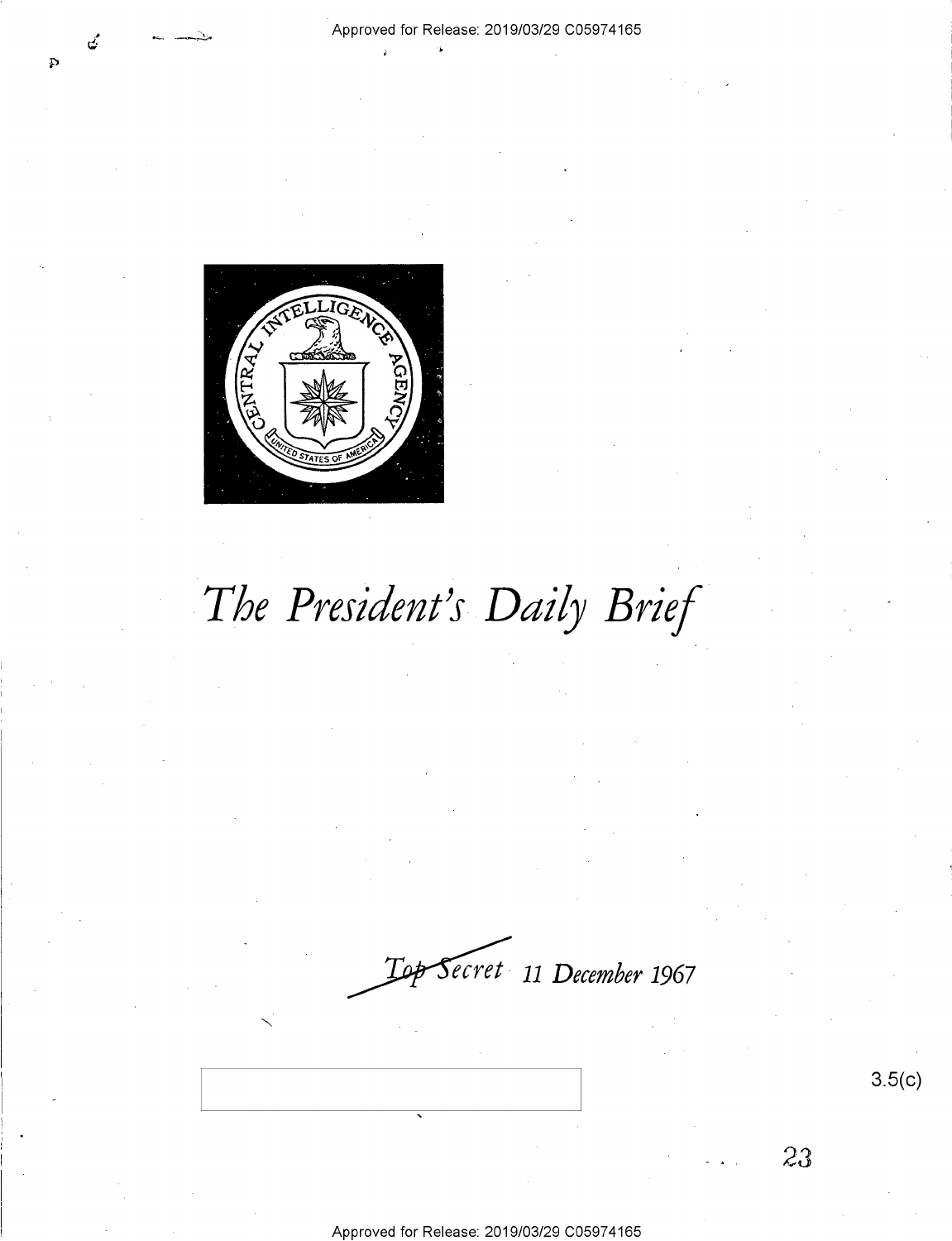TOP.SECRET -

### DAILY BRIEF 11 DECEMBER 1967

3.3(h)(2)

**1.** Yemen

Sana is still surrounded, but the besieged republicans have evidently won back some ground. There are signs that the republicans may be able to hold out until they can get reinforcements.

2. North Vietnam

3.3(h)(2)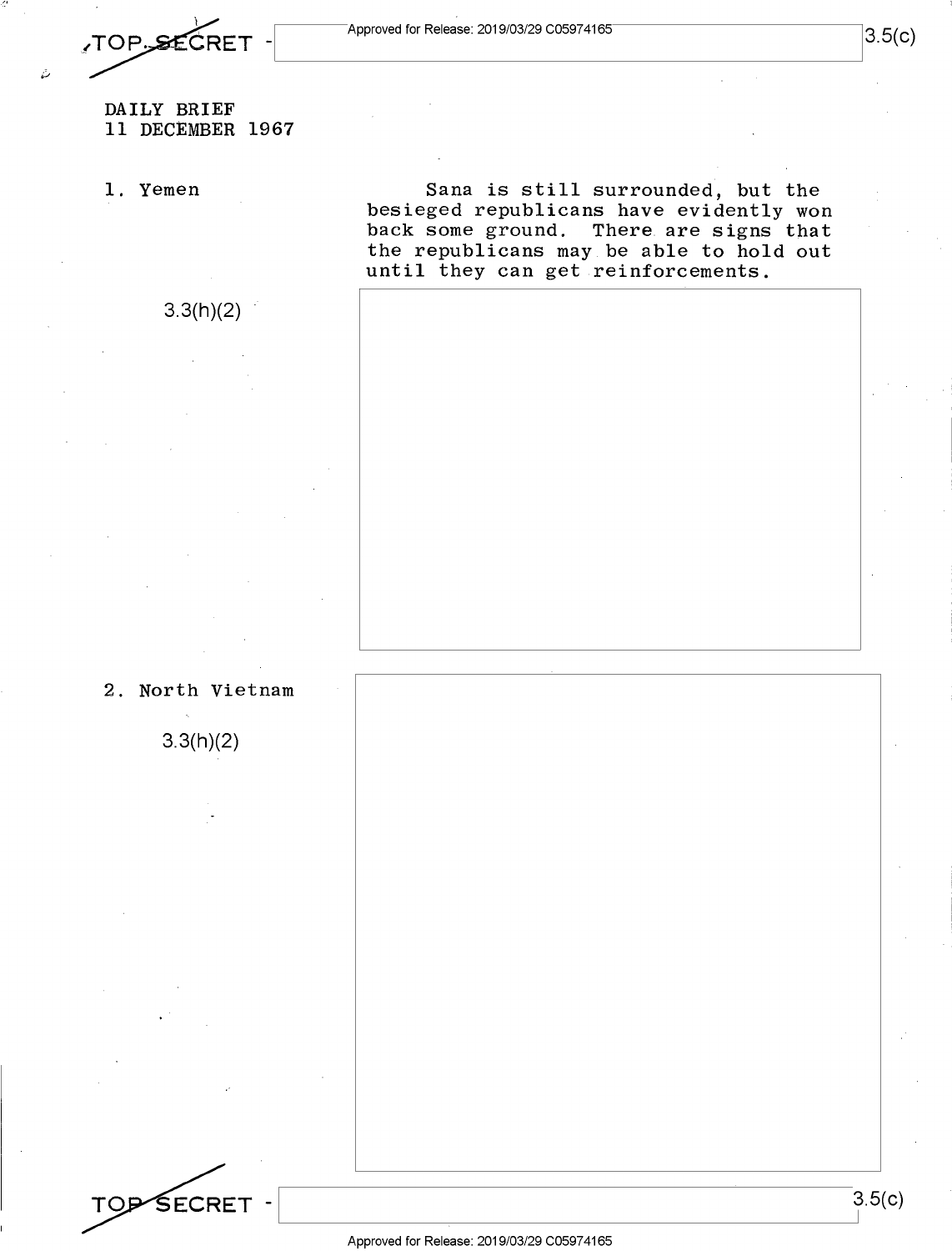tJ

**\_\_\_J3.5(c)** 

#### 3. Cambodia

3.3(h)(2)

Phnom Penh has taken further measures to improve security in areas along the South Vietnamese border which it feels may be threatened by allied military operations.

4. Communist China

Peking is faced with new disruptions to the country's railroads. A recent party directive admits that "bad elements" trying to ruin rail transport have caused "great losses," Stealing from warehouses and freight yards is said to be widespread.

These troubles are still far below the level of last summer, but residents of several cities are writing letters about stoppages **in** deliveries of some kinds of food and about tighter regulations on coal consumption for winter heating.

### 5. Cyprus

The first Greek troops withdrawn from the island--about 400 men--disembarked last night on the Greek mainland. There is still no word as to when further withdrawals will be made.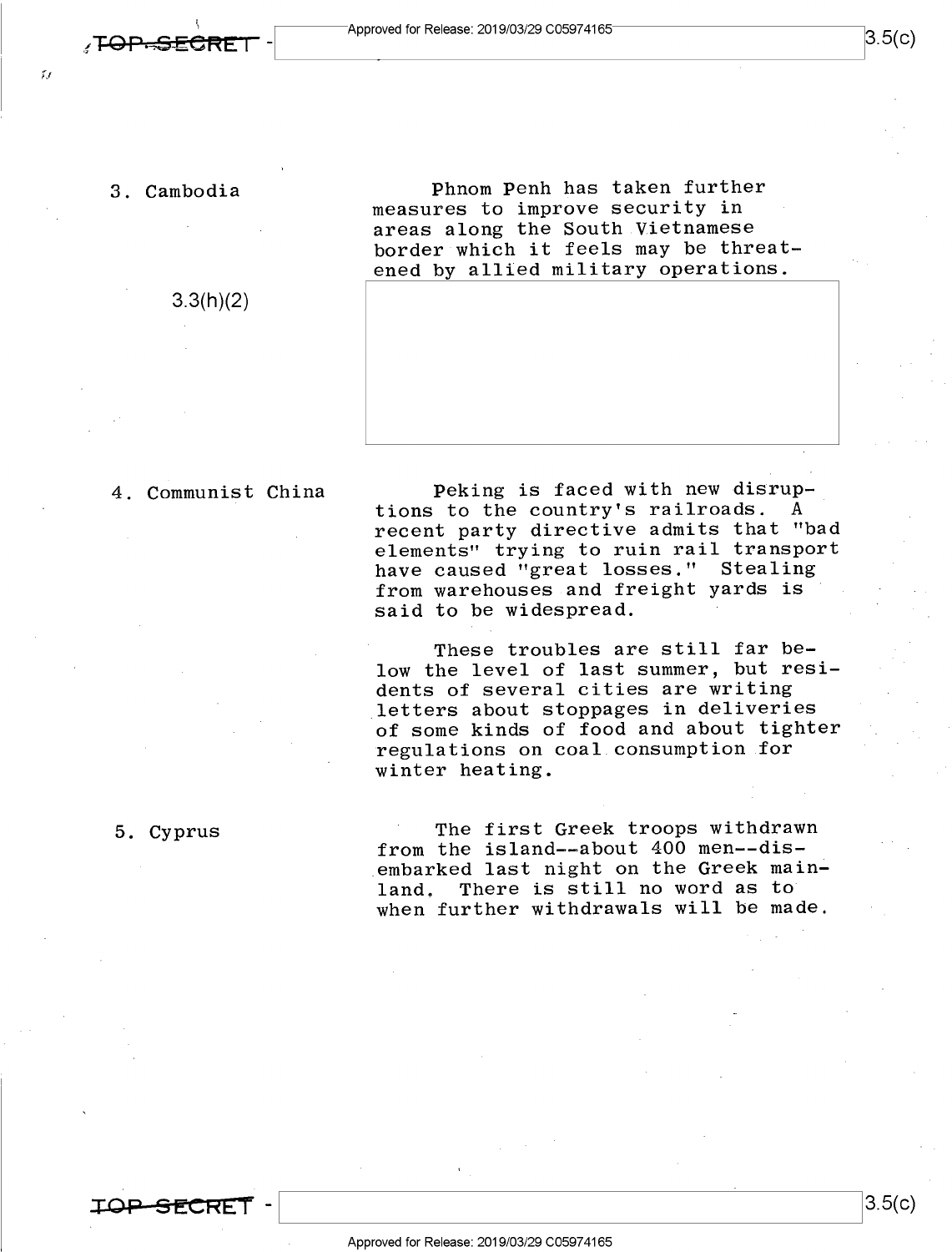### Approved for Release: 2019/03/29 C05974165

Top Secret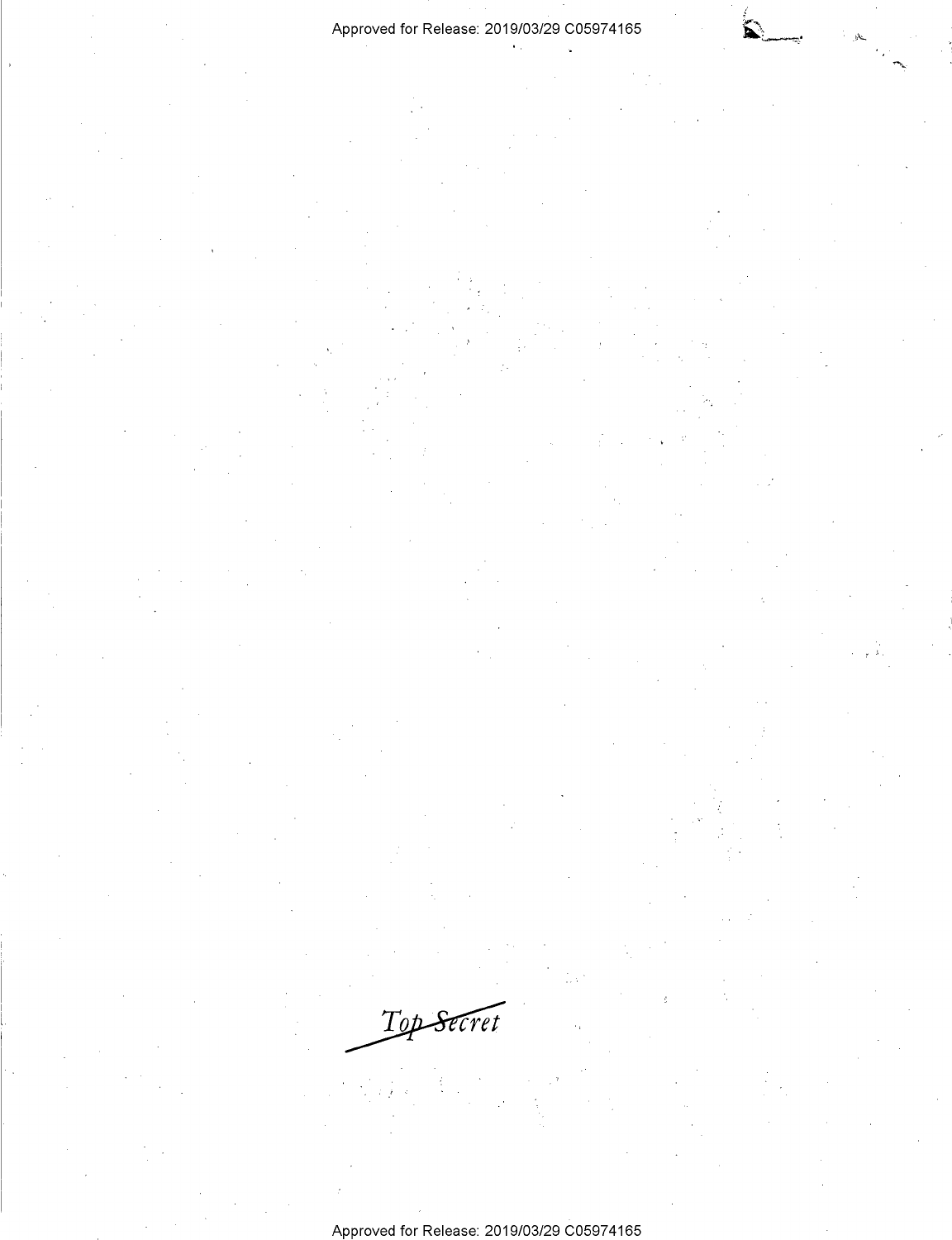**Top Secret** 



### *FOR THE PRESIDENT'S EYES ONLY*

## **Special Daily Report on North Vietnam**

3.5(c) **Top Sect** 16

11 December 1967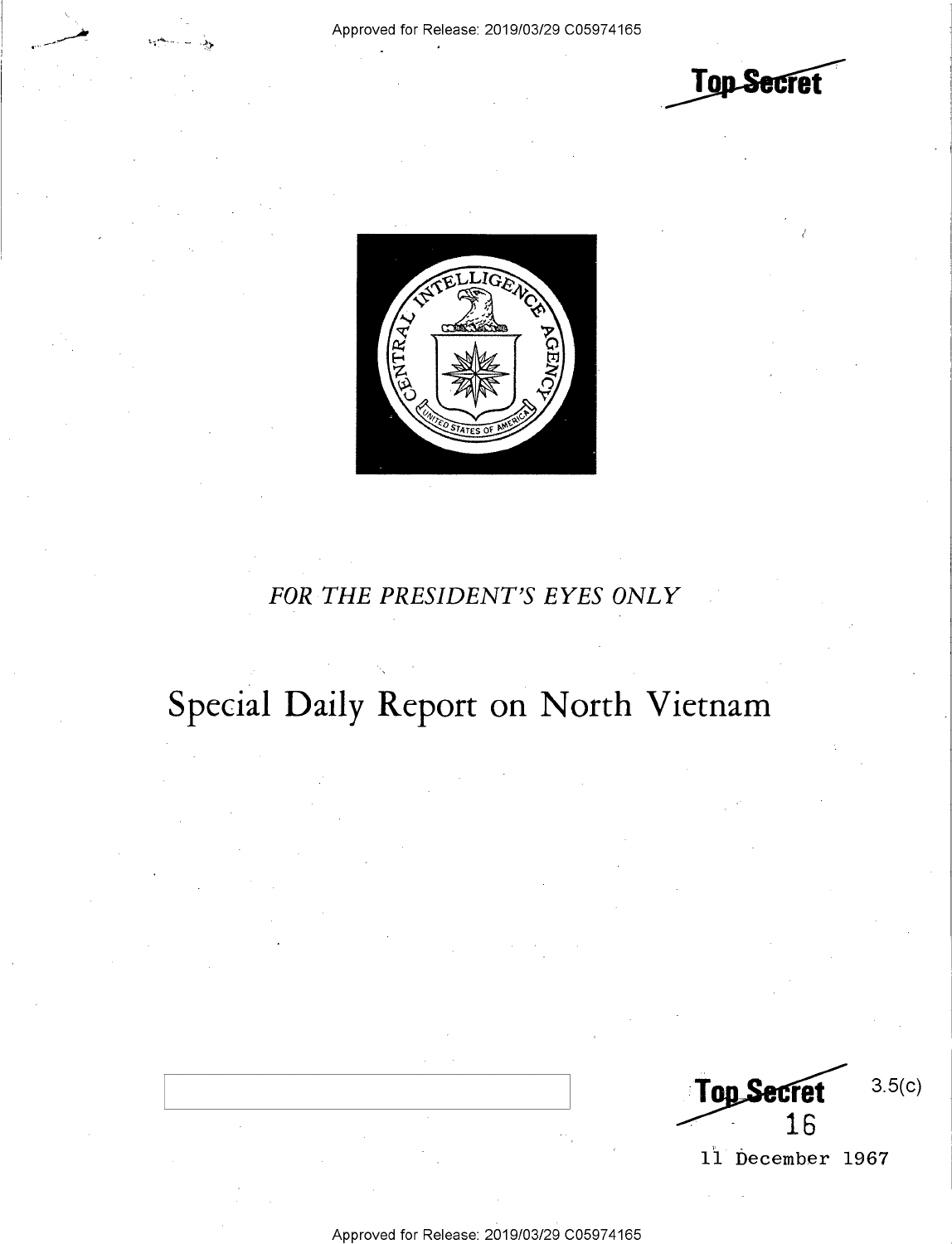

TOP SECRE

Special Daily Report on North Vietnam for the President's Eyes Only

11 December 1967 -

#### I. NOTES ON THE SITUATION

Comments by Front Spokesmen: Liberation Front spokesmen are continuing to emphasize the reasonableness and acceptability of their new program and to imply that more than a cessation of the bombing of the North is necessary to bring about conditions for ending the war in the South.

Nguyen Van Tien, the Front representative in Hanoi who is currently in Europe, stated in a 5 December interview on the French radio that the first gesture required to bring about favorable conditions for peace is the cessation of the bombing of the North. He stressed, however, that US acceptance of the Front's objectives is necessary before the fighting in the South can be ended. He defined these objectives as "the cessation of the aggression against us, the cessation of the bombing, the withdrawal of all US and satellite troops from the South, and recognition of the Front."

Much the same line was adopted by the Front representative in Prague, Ha Thanh Lam, in a recent interview in the Italian press, only a portion of which has yet been received. Lam demanded that the US stop the bombing of the North unconditionally but insisted that the NFLSV will continue to fight until the US agrees to withdraw. Both Tien and Lam side-stepped the question of how such a withdrawal would be carried out or whether an agreement to withdraw was sufficient to get negotiations under way.

\* \* \*

 $3.3(h)(2)^{\varepsilon}$ 

3.5(c)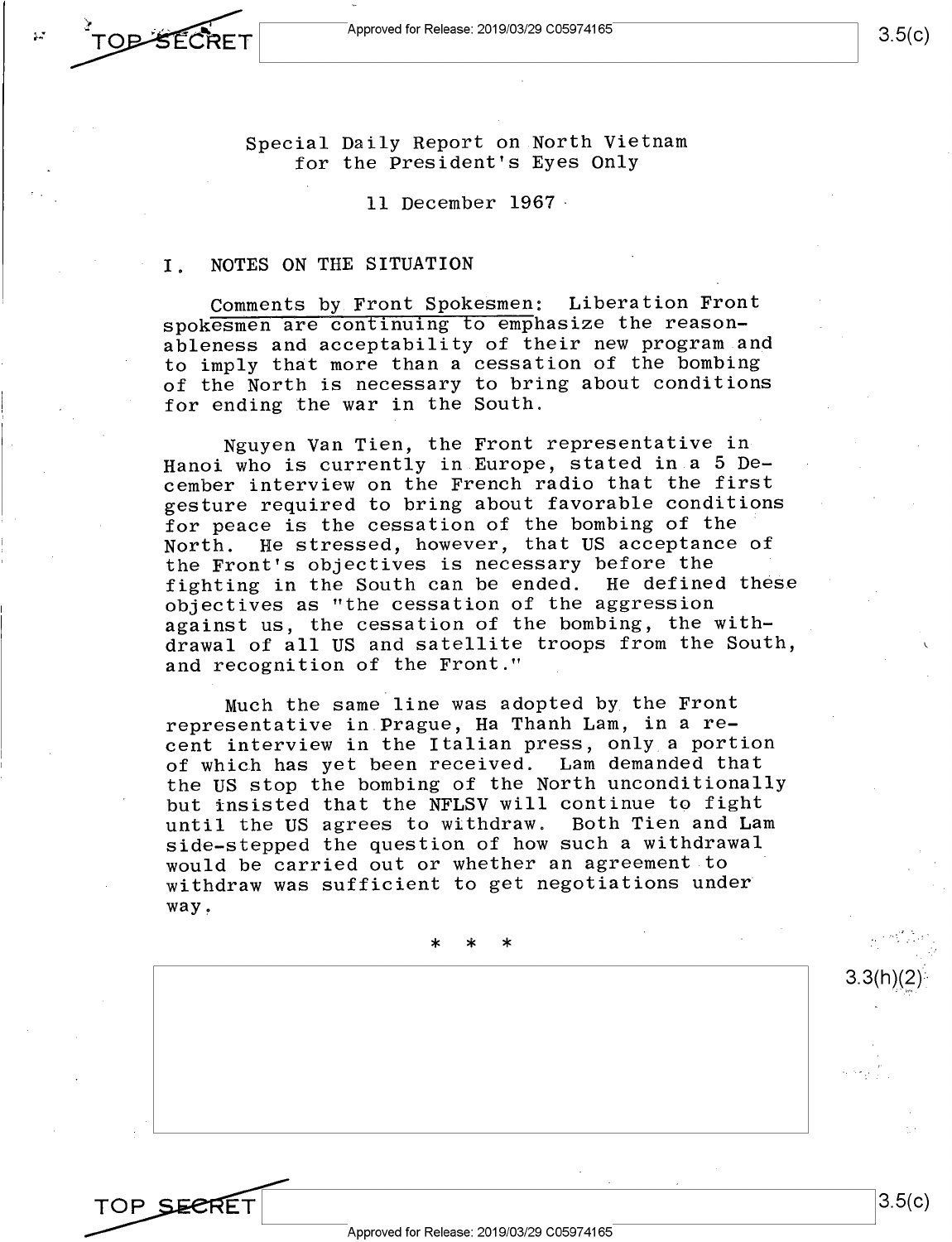**•**<br>**TOP SECRET** Approved for Release: 2019/03/29 C05974165 Approved for Release: 2019/03/29 C05974165<br>
TOP SECRET Approved for Release: 2019/03/29 C05974165<br>
3.5(C)

|        | 3.3(h)(2) |
|--------|-----------|
|        |           |
|        | 3.3(h)(2) |
|        | ٠         |
|        |           |
| $\sim$ | 3.3(h)(2) |
|        |           |
|        |           |

### \* \* \*

The Liberation Front Press Office in Paris: The acting head of the French Foreign Office Far East Section has informed the US Embassy in Paris that his government cannot confirm a recent statement by a Liberation Front spokesman that his organization would soon open a press office in the French capital. French official claimed that his government had not been officially approached by the Front on this matter, although he felt that such a request would be granted. He pointed out, however, that his government was awaiting a firm request by the Front before taking any final decision on the question.

\* \* \*

Liberation Front on Holiday Truce: The Liberation Front has issued a lengthy statement stressing the humanitarian nature of its proposal for truce periods at Christmas, New Year, and Tet, and calling. upon South Vietnamese troops to "force their superiors" to observe the Front's order for a sus-<br>pension of military attacks. The statement broadpension of military attacks. cast on 8 December claimed that the South Vietnamese

 $-2-$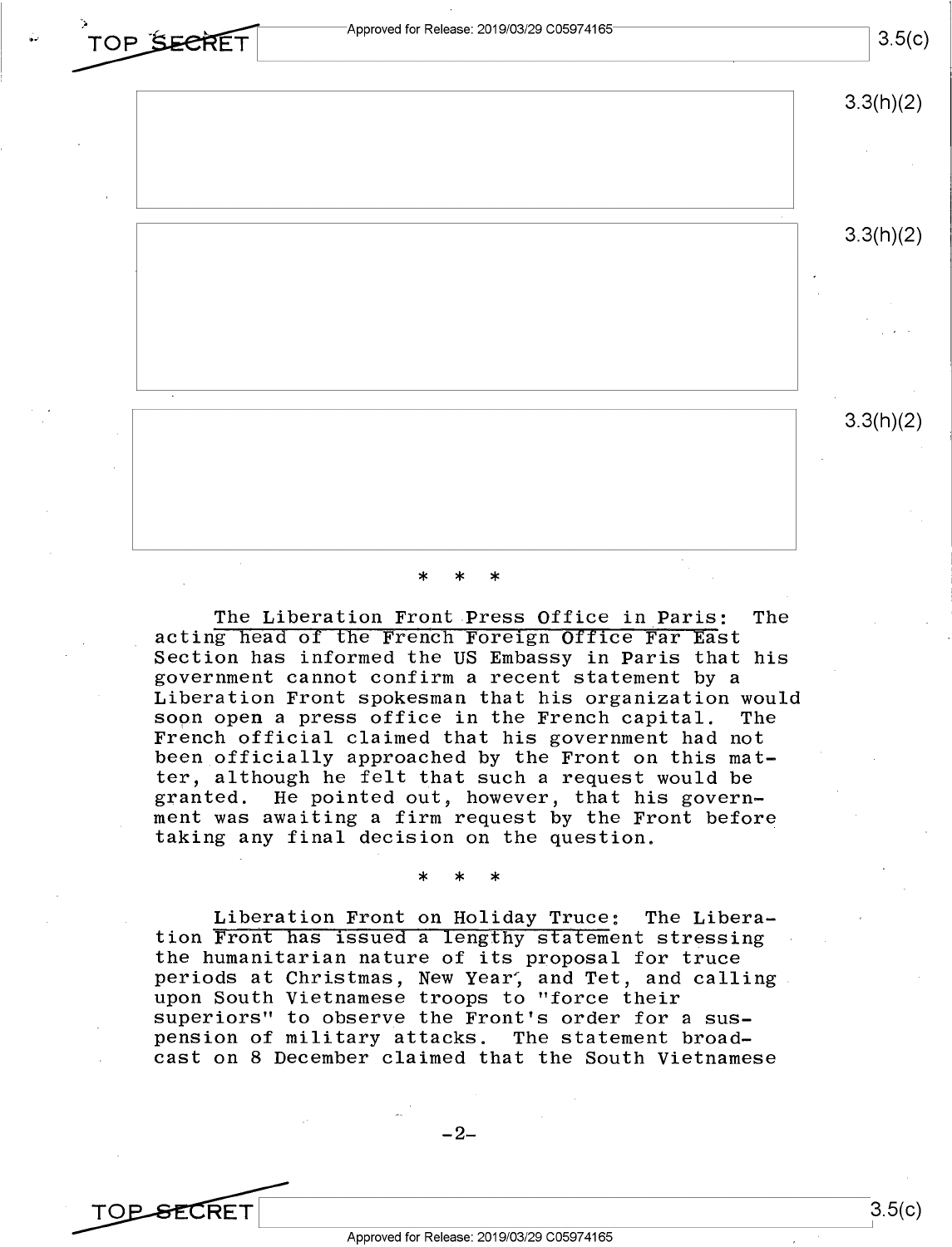Government, "together with their US bosses," are·attempting to undermine the Front's initiative for a suspension of military attacks. It pointed out that the Thieu-Ky "clique" has been obliged to pretend to talk about a cease-fire "in order to fool public opinion and to cope with the Front's good will" but that it has had to acquiesce to the US view" proving that it has no right to solve problems dealing with our people's feelings." The statement ended by stressing the Communists' resolve not to let the "enemy" carry out provocative acts or to take advantage of the suspension of military attacks.

Dae Son Massacre: The Communists are claiming that the more than 100 civilians who were murdered by the Viet Cong near the village of Dae Son in the South Vietnamese province of Bien Hoa on 5 December were actually killed by allied forces. A Hanoi English language broadcast yesterday claimed that US and "puppet" troops fired "wantonly" at two hamlets in the Dac Son area, killing or wounding more<br>than 100 civilians and burning some 200 houses. The than 100 civilians and burning some 200 houses. broadcast noted that this was only the latest in a series of similar allied "acts of terror."

\* \* \*

Egyptian Casualty: According to press reports, Cairo has claimed that one of its diplomats in Hanoi died recently as the result of injuries suffered during a US air raid on Hanoi in October. The announcement stated that the victim, Gamal Eldin Omar, charge of the Egyptian mission, was hurt as he dashed to a shelter during the raid, tripped on a flight of stairs, and was fatally injured.

\* \* \*

\* \* \*

II. NORTH VIETNAMESE REFLECTIONS OF US POLITICAL ATTITUDES ON THE WAR

Hanoi on Antidraft Demonstrations: Hanoi on 10 December broadcast in English an article in the party daily commenting on "the stop-the-draft week" in the US. The article recounted the recent protest activities in many US cities and claimed that they



**OPSECRET**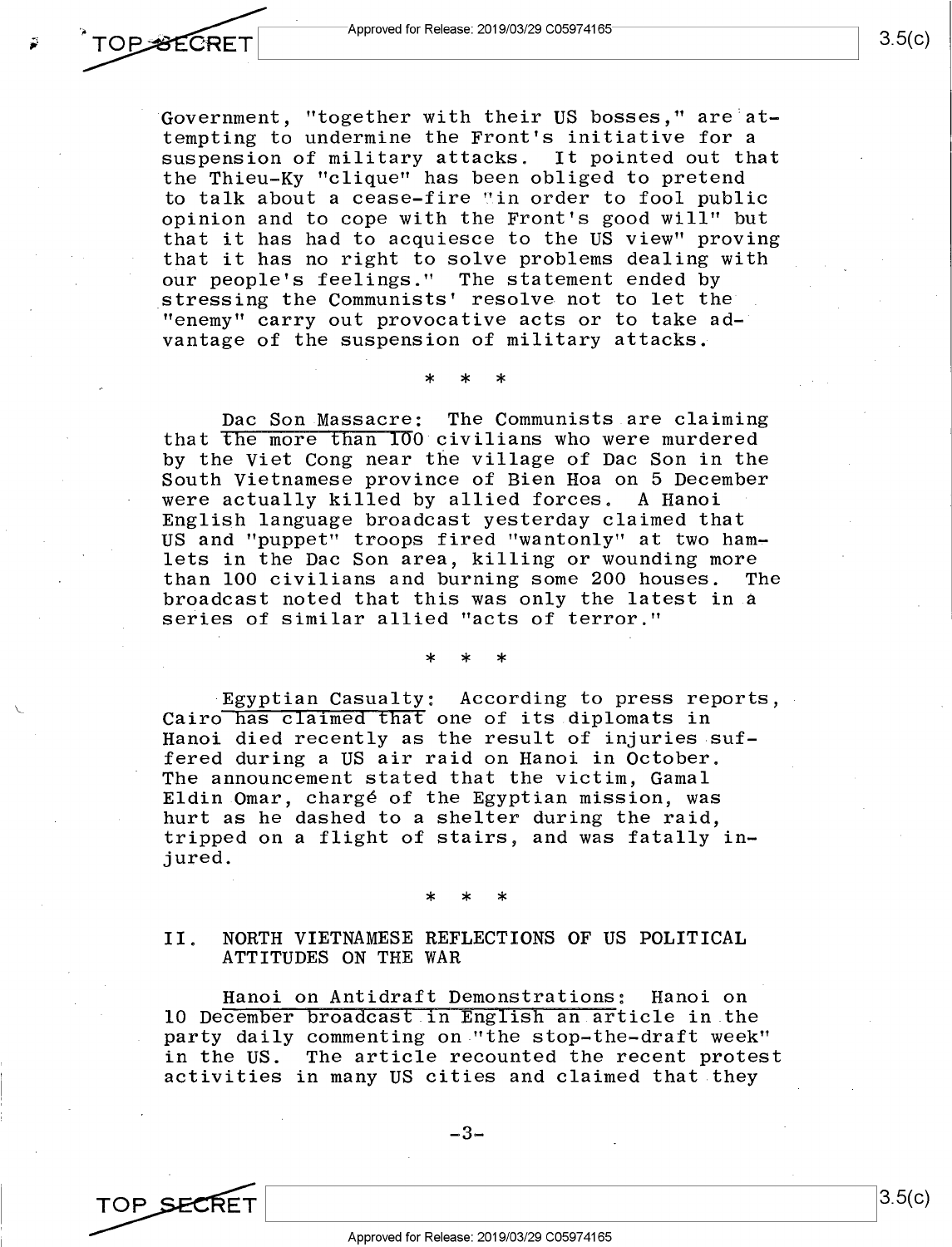

were a further indication of the "uninterrupted development of the American people's movement to condemn and oppose the dirty colonialist war now conducted by the US imperialists in Vietnam." The paper claimed that the US antiwar movement has broadened in the past few weeks and that it includes almost all the "social strata in the US." This, the article points out, makes it clear that the longer the US war of aggression lasts and the more "obdurate" the Johnson "clique" becomes, the more the American people see it their task to "stand up against this aggression." The article closed by praising the American people for braving sacrifices and hardships in continuing their struggle against the rulers of their country, claiming that the protestors are conscious that they are protecting the honor of their country "now stained by the ruling circles."

More on the Draft Protest: Hanoi on Friday broadcast a detailed list of protest activities related to antidraft week that occurred in several US cities. The demonstration in New York drew particular attention. The broadcast claimed that 2,000 demonstrators clashed with police during <sup>a</sup> protest march and that 200 Americans tried to break into a hotel where Secretary of State Rusk "was defending the US war of aggression in Vietnam." The broadcast went on to report that the four US sailors who jumped ship in Tokyo were presently in Moscow on a hunger strike in sympathy with the antidraft and antiwar movement at home.

\* \* \*

TOP SEERE